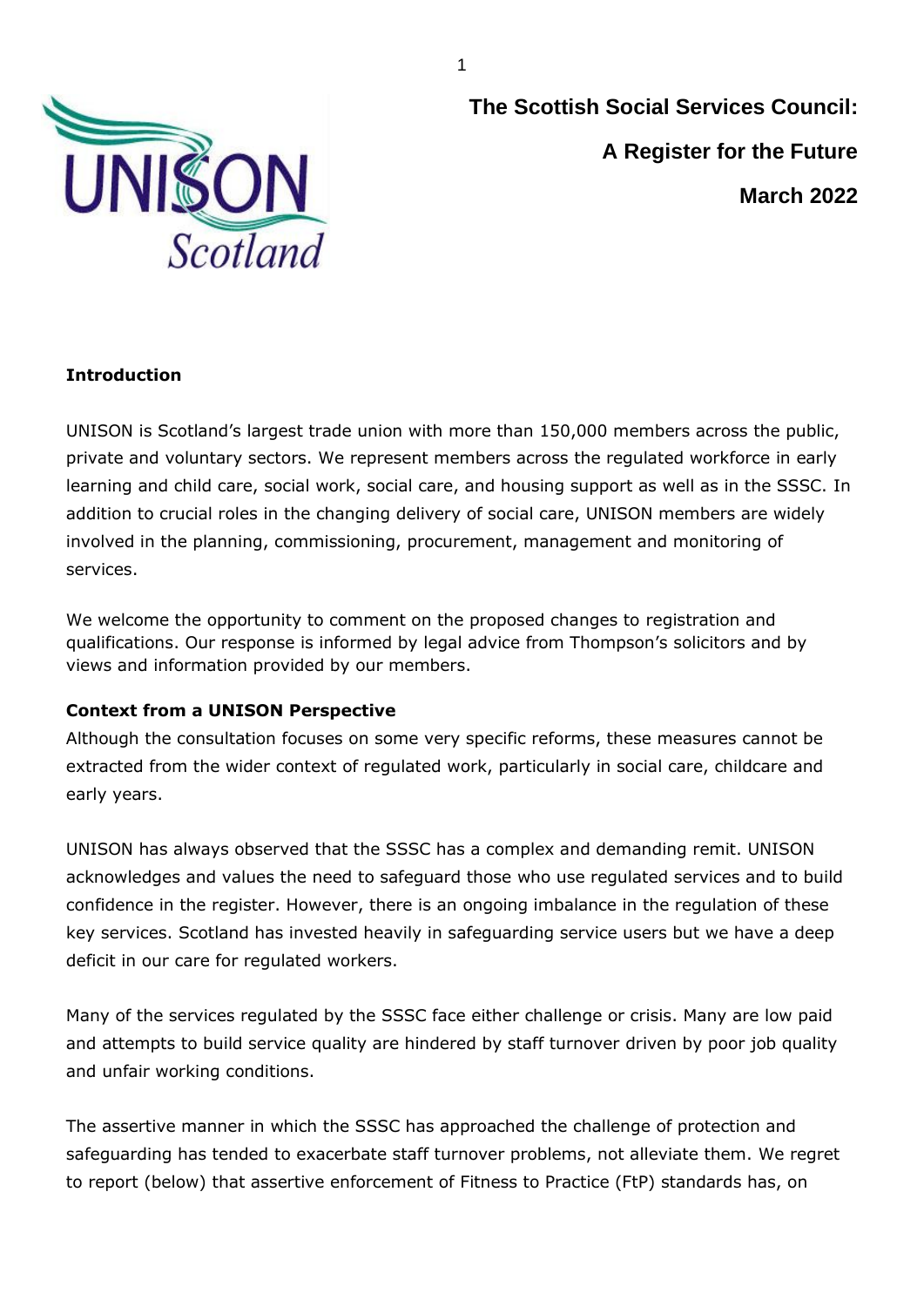occasion, breached human rights protections. We welcome reform on these issues but further progress on fair treatment is required (below)

The measures in this consultation may have a beneficial effect on recruitment, retention, career progression and sector development. However, any beneficial effects will be dwarfed by the ongoing detrimental effect of an excessive, invasive and punitive FtP culture. UNISON members continue to make challenging and worrying reports about their engagement with SSSC processes.

Scotland needs greater fairness in the registration of regulated jobs and we desperately need greater investment in the fair work, job quality and career development capacity of regulated work. Without greater investment in service quality and job quality, the well-intentioned reforms under consultation will have a marginal effect on the challenge and crisis faced by regulated occupations.

# **Fitness to Practice – A Case Study in Excessive Regulation**

Protecting service users from harm has tended to be prioritised over other sector development needs. We perceive that to be an institutional "bias" dating back 20 years. Fitness to Practice (FtP) issues have had a defining influence on the culture and development of the SSSC. These issues are being addressed and UNISON repeats its recognition of the progress made to date.

However, it is unfortunate that efforts to streamline and improve FtP work have not been included in this consultation – partly because all reforms are interlinked and partly because further reform is needed

In very short summary, UNISON welcomes improvements in the resourcing and leadership of the FtP service. We also welcome action to reduce the frequency and adverse impact of failed investigations.

However, we repeat our longstanding calls for reform including:

- Further measures to raise the threshold for investigation thereby reducing the incredible number of investigations undertaken by FtP
- Further measures to improve and clarify the basis on which employers refer matters to the SSSC
- Action to strengthen the Employers' code and to liaise with the Care Inspectorate over improved compliance by employers
- Further measures to ensure that SSSC investigations are concluded in a reasonable time.
- An ECHR compliance review of the practice of issuing draft decisions to reduce the number of full hearings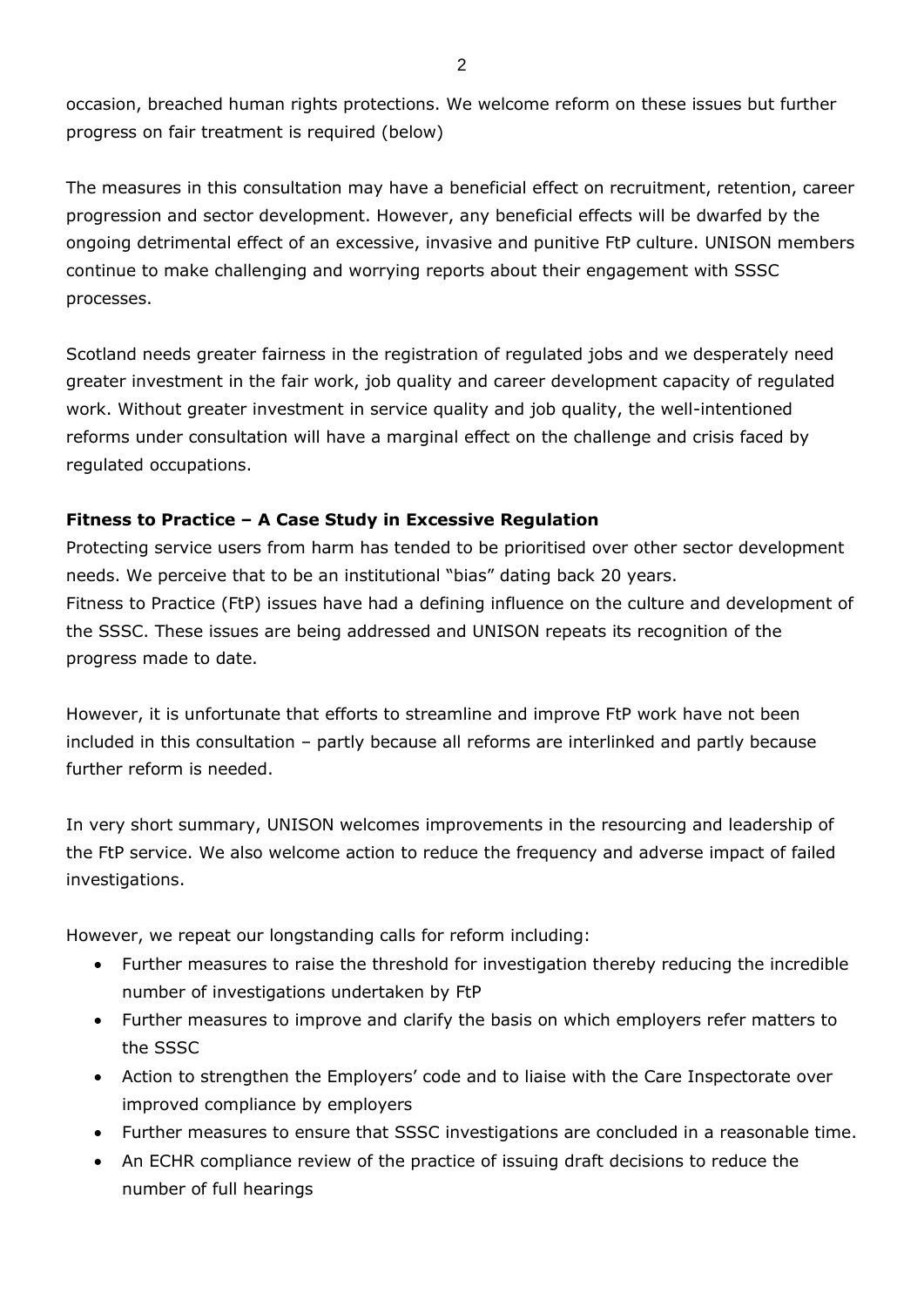- An ECHR review of the practice of defaulting to decisions and sanctions without full hearings unless requested
- An ECHR review of the access to justice available to registrants in terms of the location, duration, complexity and power imbalances within the procedures attached to FtP work

UNISON will continue with successful ECHR challenges where the application of FtP procedures create excessive, protracted or unjustified detriments for registrants.

We welcome the ongoing private dialogue with stakeholders around these and related matters. We do not assert that these issues are completely overlooked. However, it is the firm view of UNISON members that FtP processes shape the relationship between registrants and the SSSC. FtP processes are, on occasion, an unnecessary and unjustified disruption of their careers and human rights.

Insofar as the consultation purports to address how the SSSC meets the changing needs of the sector, it cannot address those needs holistically by overlooking the pronounced impact of the FtP service. And the consultation cannot overlook the need for further investment in all regulated occupations so that employers have both the requirement AND the resources needed to develop and retain skilled workers

# **Overriding Need for Investment**

Many of the regulated professions face acute labour shortages. UNISON welcomes some of the proposals insofar as they seek to assist workforce and sector development. However, in sectors including residential care, care at home and early years, the experience of many UNISON members is that SSSC registration is one factor that drives labour turnover.

Brexit and post-covid burn out are other factors driving labour turnover. These deep-seated problems tend to impact on the issues the consultation purports to address. For example, the proposal to reduce the permitted training period from five years to three years (social care). It has always been difficult for employers to release staff from duty to attend training and to backfill that job or shift. That barrier to training is more pronounced now as staff shortages increase.

Reducing the permitted qualifying period from five years to three years simply intensifies a preexisting workforce development problem. Employers struggle to fill care shifts today, increasing the need to release staff for training is only realistic if the change is matched by investment. Otherwise, high turnover and staff shortages make it increasingly difficult to drive up care standards through training, qualifications and regulation.

In UNISON's submission there is one overriding factor that will influence the success of measures under consultation – investment in the regulated professions.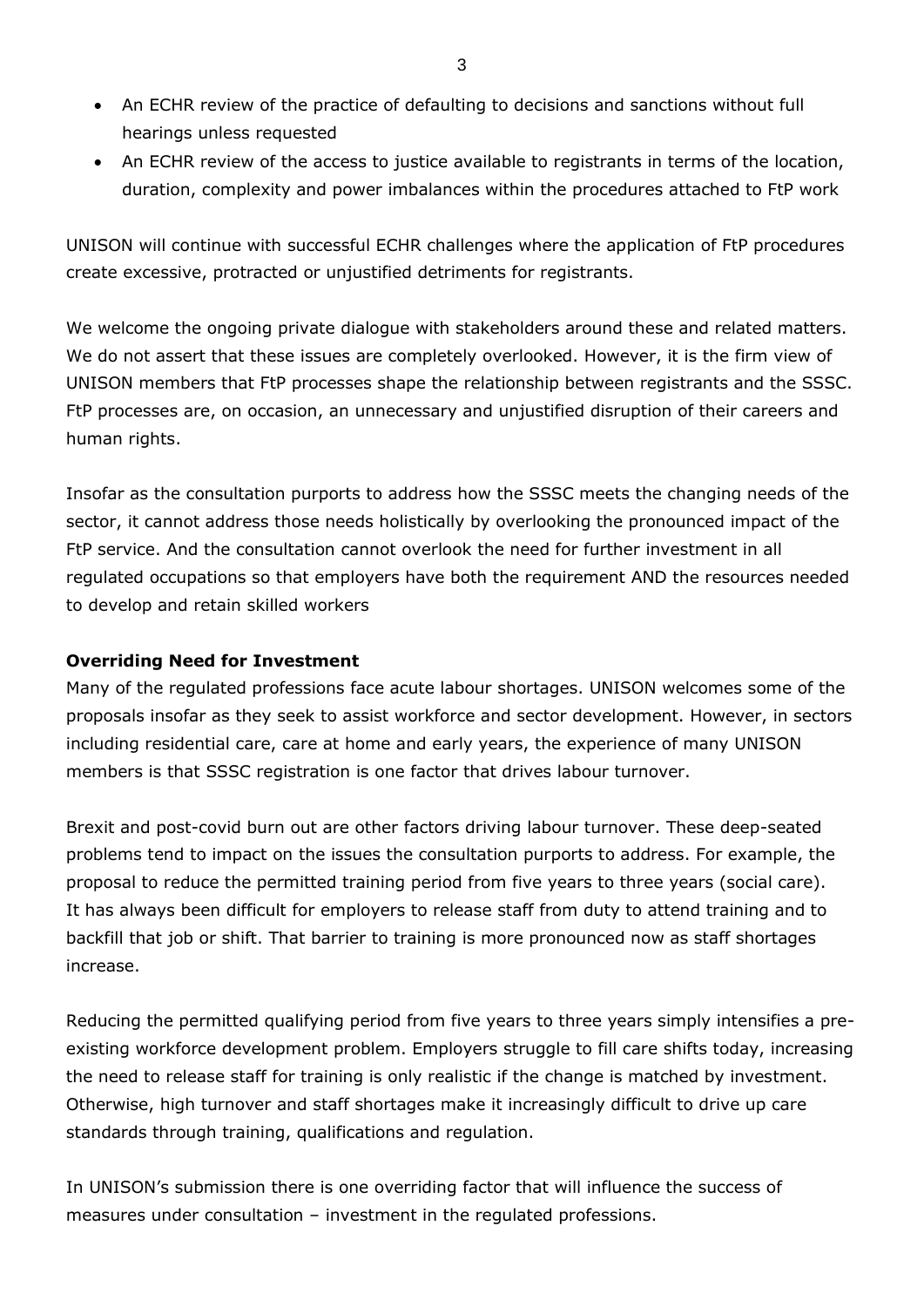## **Reducing the Parts of the Register**

The very fragmented nature of the register does not appear to meet any pressing need of workers or service users. A smaller list of broader groupings has three advantages.

- 1. Some UNISON members move between different jobs and can be hindered in job changes by a system that requires separate registrations for jobs that are not radically different in terms of issues requiring registration or regulation.
- 2. Some UNISON members hold multiple part time contracts, and, in some instances, these jobs fall in different parts of the register. Unifying or integrating these registrations would be helpful.
- 3. Some commissioning bodies are integrating or clustering different services within larger services or consortium arrangements. Reducing the classification of regulated jobs to broader groupings may assist employers and workers in services that are larger and staff are deployed flexibly across a more diverse range of integrated activities.

Although helpful, this exercise places a new and additional burden on SSSC staff during the transition phase. That requires recognition and resourcing.

Although beneficial for the sector the scale of the beneficial impact is not expected to be great given the scale of the problems in regulated sectors. This raises a cost benefit question from a SSSC staff perspective.

# **The proposed five new Register parts**

Regarding whether these accurately describe the workers concerned:

- (1) Early Education and Childcare Workers forms one discrete part to the Register and it is proposed that this registration category should include *anyone* working in children's residential school care accommodation services.
	- a. In our view children's residential care should be separated from Early Education and Childcare given that these staff are engaged in social care roles rather than education.
	- b. To avoid confusion, clarification is needed that social workers who work in residential childcare should register under the Social Work Part and not under the Part in which children's residential childcare eventually sits.
- (2) The proposals maintain the status quo regarding the Social Work Assistant role within statutory social work teams which currently sits outside the Register. Assessing the advantages of registration could have presented a challenge for this group given the absence of a training and development offer and the detrimental impact of being brought within Fitness to Practice processes.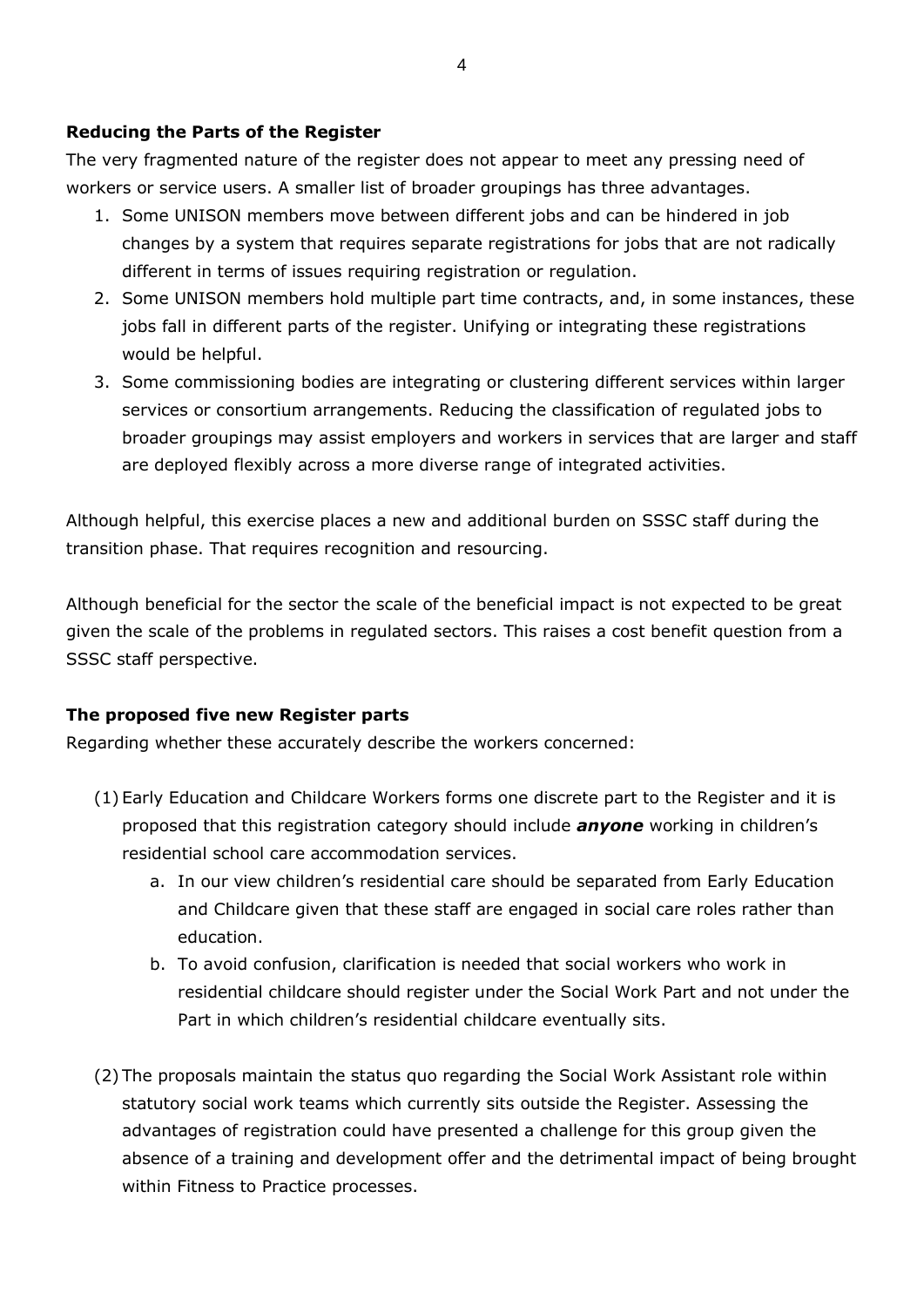### **The timescale for new starts to apply to register**

UNISON is aware that there are unregulated providers seeking to operate in sectors where social service clients are vulnerable. We are aware of anecdotal accounts of staff being fired and re-hired in a churning process that evades the obligation to register within six months of appointment. If true, this is a concern.

The question we pose is whether there is sufficient evidence to justify this significant tightening of the registration process?

We also question the proportionality of this measure. There are still unregulated roles where staff have close contact with vulnerable service users. Which is more important – consistently registering and regulating all relevant occupations, or tightening and accelerating the grip on those jobs already in scope?

In terms of the specific proposal, we understand the reasoning is to address the administrative logjam as the 6-month deadline approaches. However, we think the likely outcome will be to shift the logiam to the earlier deadline.

We are concerned about the impact of the proposed reduction in the timescale for our low paid social care members. Social care workers are mostly on the breadline. In our experience, the main reason people don't register immediately is because they cannot afford it, especially when they have started a new job and haven't been paid yet and cannot afford to pay it out of their first couple of pay packets. In the context of their broader working conditions, the registration fee is seen as a further injustice by many social care workers.

Our preferred solution is for employers to pay the annual registration fee as a cost to the business, rather than to the employee. This is the most effective measure for increasing the speed of registration, as demonstrated by the outcome of the Scottish Government's decision to cover the cost of registration fees for new starts. This has had an immediate impact in speeding up applications for registration.

A second option would be to allow individuals to apply, with the fee being payable only at the end of the registration process. According to the SSSC it takes an average of 27 days to process an application once it is received. This would give our low paid members more time to put money aside towards the cost of their registration.

# **Registration and trade union membership**

We propose, as part of this review of the registration process, that the benefits of trade union membership should be promoted by the SSSC to registrants at the point at which workers join the Register. This is in the interests of everyone: the regulated workforce, the regulator, employers and service users. The SSSC should consider including literature with initial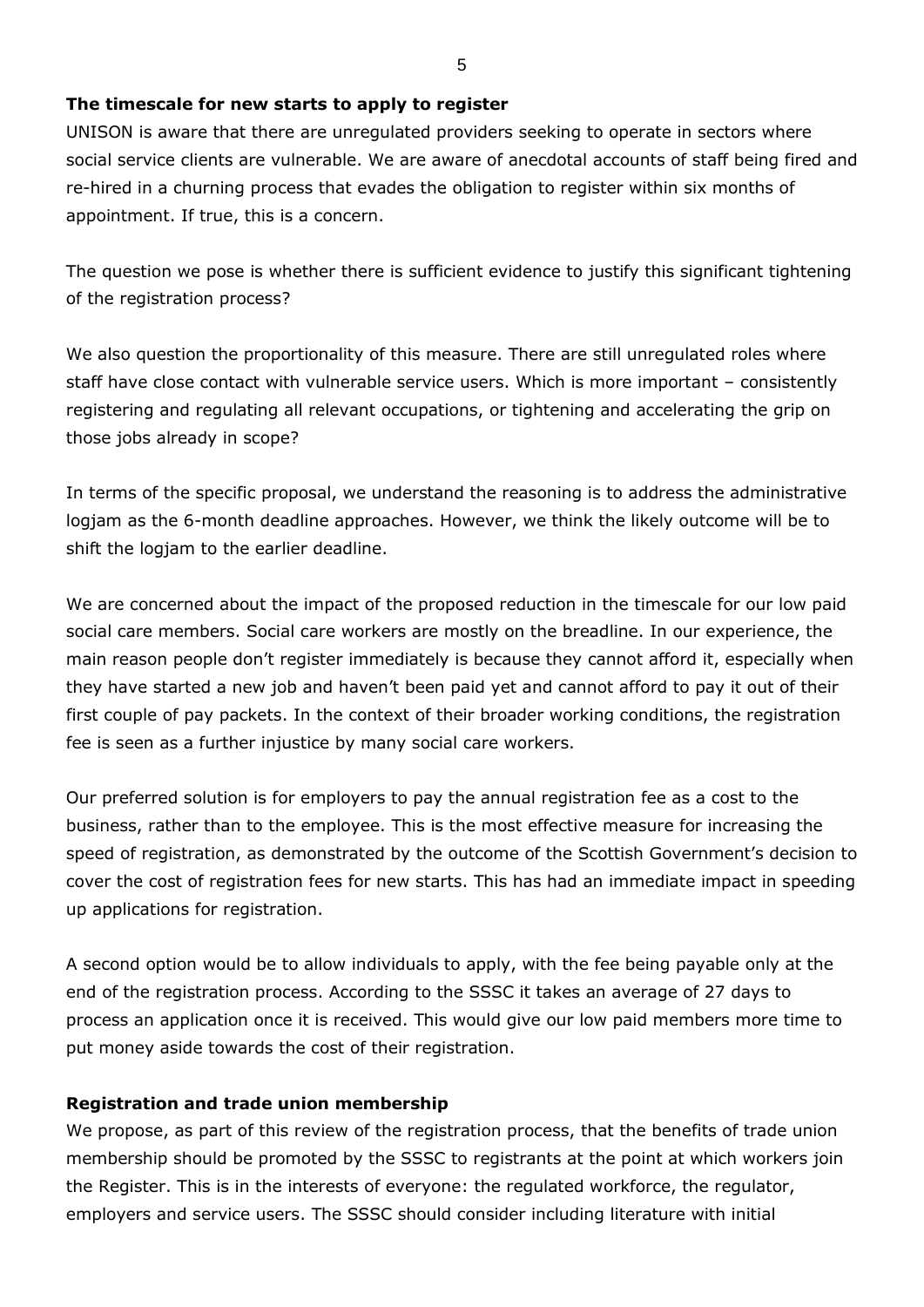registration packs or directing new registrants to online membership information, training or other resources provided by trade unions.

## **Public Register online**

UNISON has serious concerns about the efficacy and legality of the proposal to publish more information on registrants online. Career information including qualifications, registration etc is personal data. Registrants have GDPR rights underpinned by the ECHR right to enjoy privacy.

Is there a credible, independent ECHR assessment of this proposal? Can it truly be said that it is necessary and effective to reveal more private data about registrants?

UNISON asserts that the registrants and the tax payer invest in the SSSC advice on the suitability of registered workers. It is for the SSSC to review qualifications and practice and to come to an informed view, it is not appropriate for public vigilantes to read personal data about workers and form a separate, personal view on the suitability of registered workers.

We are particularly opposed to the proposed change regarding FtP and/or conditions placed on practice. Sanctions taken against registrants are already publicly available on the SSSC website. This change will mean this information will be made publicly visible alongside the registrants name on the Register. In our view this is punitive, unnecessary, and unjustified.

In summary, we see no added value in publishing personal data and we therefore question the legal competence of the proposal.

# **Registration period**

The introduction of a continuous registration period involving the completion of an annual declaration represents a significant change for registrants and if it proceeds will require an excellent communication strategy to get the change across. We suggest that a reduction to 2 years at least for an interim period might work better.

We propose that there would need to be some agreement on a 'no fault' missing of the date in the first year of this new regime while awareness beds in.

# **Should the SSSC be more flexible and accept SVQ units gained in adult or childcare settings for registration in other roles?**

# **Adult social care qualification level**

Nothing highlights the way that failed social care reforms are interlinked more effectively than the proposal to increase the qualification level to SCQF 7. The point is very simple.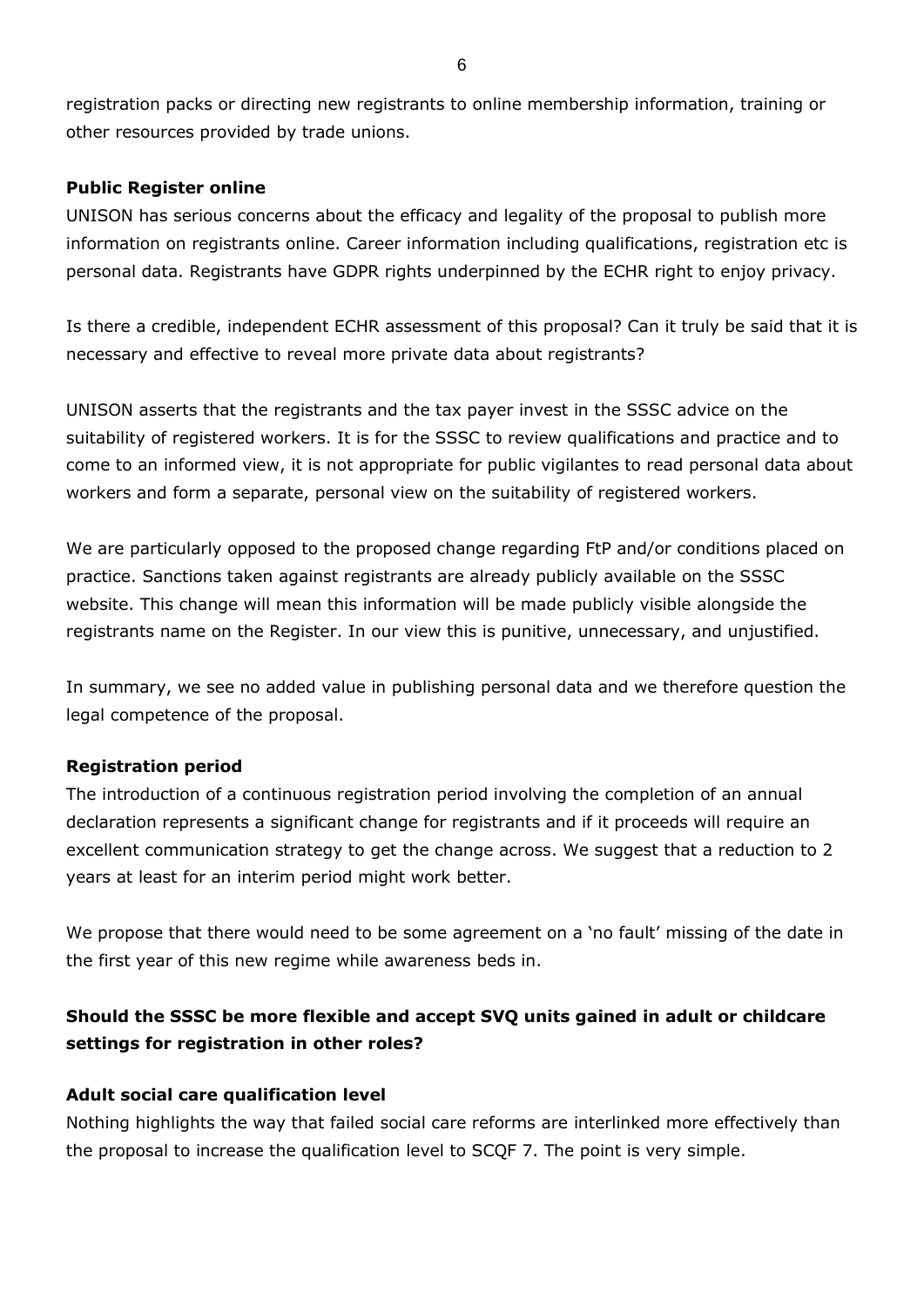Of course the SSSC, employers and state funders have failed to recognise and credit the range of skills required for care work. However, increasing the formal requirement for registration from SCQF 6 to SCQF 7 is fraught with difficulty if it is not adopted within a wider range of measures.

In any other profession, raised qualifications are linked to grading, pay and reward. If there was a parallel obligation on employers to increase pay, the effect on recruitment and retention would be positive.

If, as proposed, there is an intensification of the training obligation on workers, with no increase in pay, this undermines sector recruitment, drives turnover and reduces both that capacity and quality of care as a whole.

There is no other sector in which the state would demand, and enforce, high vocational training standards with no parallel investment in pay. It typifies the "something for nothing" policy towards social care that is closely linked to the gender segregated and under valued nature of the work.

Regulated care in Scotland has all the safeguarding, skills, training and qualifications obligations of other professions. The missing piece in the puzzle is pay. Care skills have a value, so SCQF comes at a price. This will not go unchallenged.

We anticipate this proposal will create significant salary issues and have a substantial equal pay impact. Our Staff Shortages survey of social care workers last autumn highlighted the problems in terms of the existing lack of pay differential between care workers and team leaders/supervisors. By exacerbating these existing problems, this proposal may lower morale and aggravate pay grievances.

#### **Flexible qualification that move with different roles**

We understand the rationale for having a new SVQ qualification for registration that would be accepted for different roles and settings and would enable social care workers to work more flexibly within different areas of the sector, including between child and adult services.

This proposal would not address other outstanding barriers to labour supply related to qualifications. These include the lack of access to placements so that people can complete their SVQ, and a shortage of assessors, which means there is a constant backlog of people waiting to be assessed. These additional practical barriers also require to be addressed.

#### **Timescale to gain qualifications for registration**

The proposal is to reduce the timescale from 5 to 3 years for people to complete the required qualifications for their role. We understand the current average time is 27 months.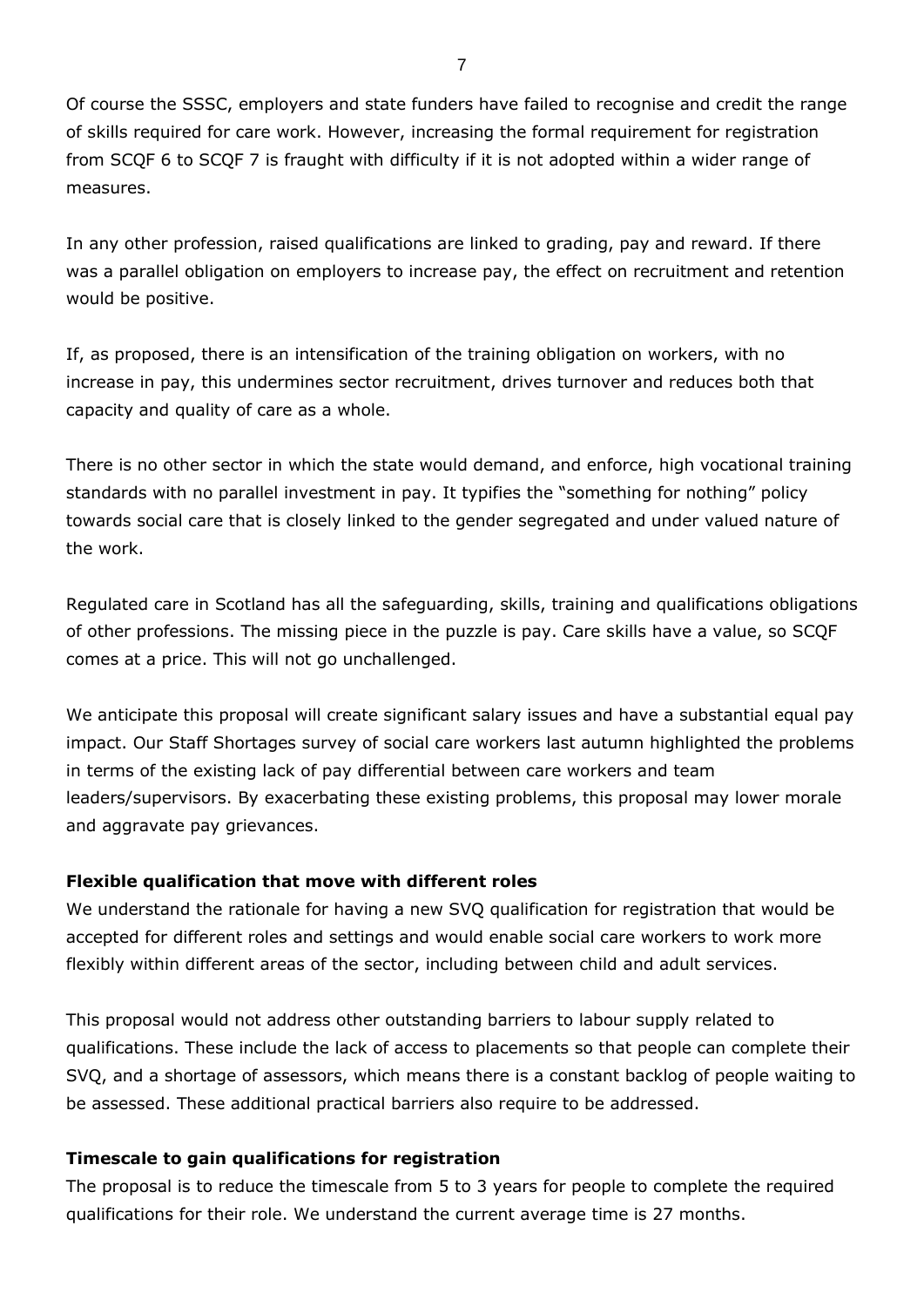We think the proposed reduction in timescale may disadvantage certain groups who are more likely to need to take time out from study for example female students with dependents, or disabled students including individuals with mental health difficulties, or people doing zero hours jobs.

It must be taken into consideration that very many social care staff are having to study for qualifications unpaid in their own time, while also facing considerable pressure to work extra shifts or longer hours. In our Staff Shortages survey 49% of social care workers said they feel pressured to work beyond their contracted hours with an additional 11% saying they are forced to do so.

We are also aware that the original timescale to gain qualifications for registration was 3 years, but that this was extended to 5 years because of the pressures on assessment centres. Currently the pressures on the management, oversight and assessment of training are even more acute because of the staffing crisis which has necessitated social care managers moving to front line work. The practicality of the proposed reduction has to be considered within this wider context.

## **Social Work Return to practice**

We understand the proposal is to develop return to practice standards for social workers who have come off the Register for over two years and want to rejoin and for social workers who have not practised in Scotland within the last two years (or longer). We understand the proposal does **not** apply to social workers who have maintained their registration but are not working as a social worker for whatever reason.

Individuals will need to evidence that they have met the continuous professional learning (CPL) requirements and to demonstrate how they have updated their skills and knowledge. We have queries and concerns around the requirement to demonstrate evidence of CPD during time out of the workforce:

If an individual has taken time out and is not able to provide evidence of CPD, then how will the SSSC support individuals to do that? What support will be offered to enable an individual to re-enter the workforce?

A more detailed explanation of what is being proposed and what this would look like is needed so that we can evaluate the impact on our social work members.

# **Continuous professional learning (CPL) requirements**

We agree that, as with all learning and skills, there is a need to review whether current arrangements meet workforce and sector needs.